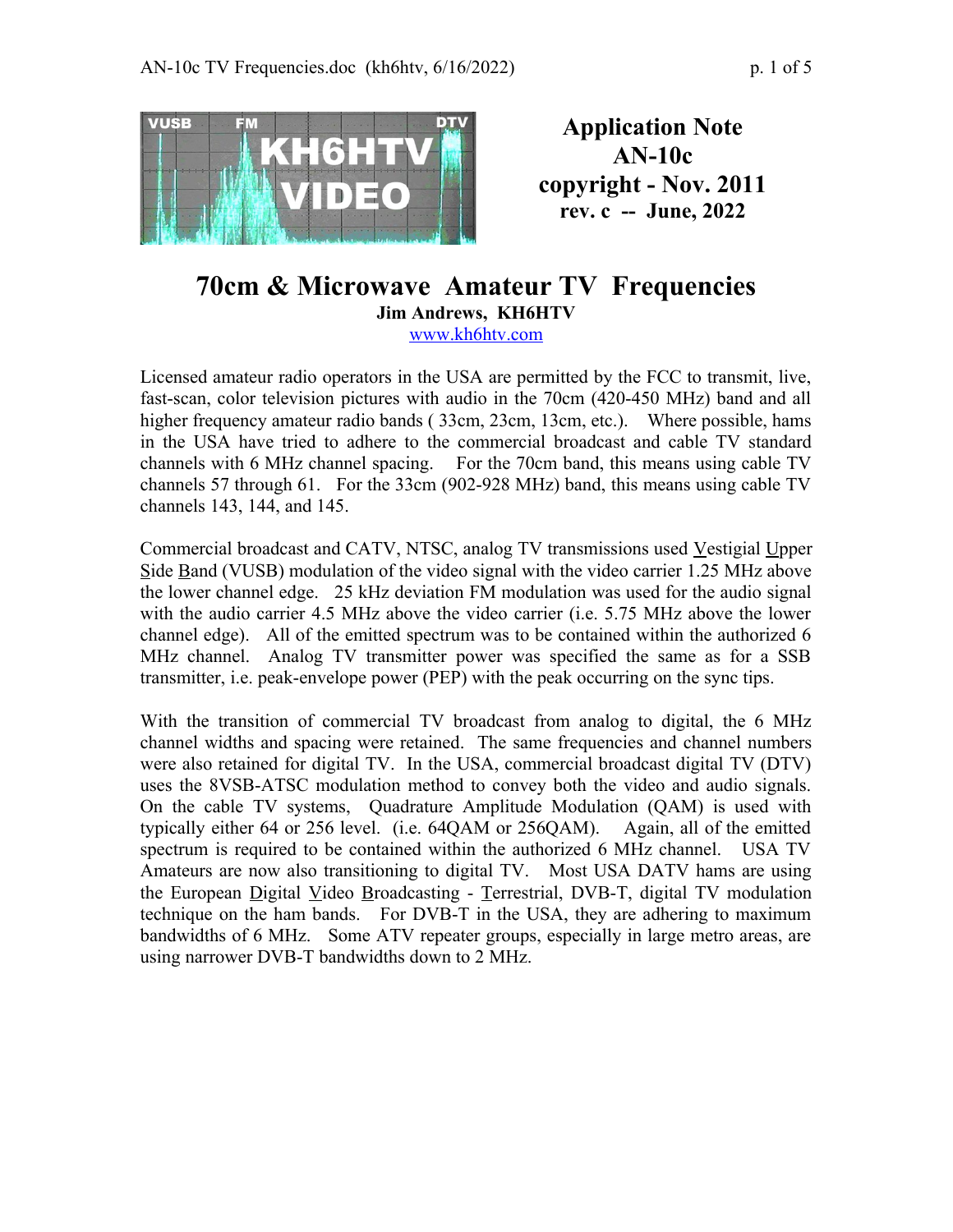**70 cm Ham TV Frequencies** --- The CATV channels 57 - 61 span the 70cm ham band. Thus, many hams opt to use these same channels and frequencies for the ease in reception of analog, NTSC TV using ordinary, off-the-shelf, TV receivers. However, in certain portions of the USA, the local conventions established many years ago dictate the use of other, non-standard frequencies. The most commonly used are 426.25 MHz and 434 MHz. Also in some areas, inverted sideband, VLSB, is used. For these non-standard operations, oftentimes separate, specialized down converters and receivers are required. Where applicable, I have also listed the recommendations from the ARRL national band plans. <http://www.arrl.org/band-plan>

It should also be noted that when CATV modulators are used to generate a VUSB-TV signal, that some modulators also have the ability to impart frequency shifts with the throw of a slide switch to Incremental Visual Carrier ( IRC ) and Harmonic Visual Carrier ( HRC ). The IRC shift is up  $+125$  kHz. The HRC shift is down  $-1.25$  MHz. As an example standard CATV channel  $57 = 421.25$  MHz, while IRC- $57 = 421.2625$ MHz and HRC-57 =  $420.00$  MHz.

| <b>Channel</b>   | Cable          | <b>VUSB</b>    | <b>VUSB</b>  | <b>DTV</b>     | <b>Notes:</b>                        |
|------------------|----------------|----------------|--------------|----------------|--------------------------------------|
| <b>Frequency</b> | <b>Channel</b> | <b>Video</b>   | <b>Audio</b> | <b>Carrier</b> |                                      |
| (MHz)            | <b>Number</b>  | <b>Carrier</b> | Carrier      | (MHz)          |                                      |
|                  |                | (MHz)          | (MHz)        |                |                                      |
| 420-426          | 57             | 421.25         | 425.75       | 423            | <b>ARRL TV</b> repeater outputs      |
|                  |                |                |              |                | or simplex                           |
| 426-432          | 58             | 427.25         | 431.75       | 429            | <b>ARRL TV</b> simplex               |
| 432-438          | 59             | 433.25         | 437.75       | 435            | only use if 57, 58 $& 60$ are in use |
| 438-444          | 60             | 439.25         | 443.75       | 441            | ARRL TV repeater inputs              |
| 444-450          | 61             | 445.25         | 449.75       | 447            | do not use                           |
| 425-431          | ham426         | 426.25         | 430.75       | $-$ na $-$     | regional usage only                  |
| $432.75 -$       | ham434         | 434.00         | 438.50       | $-$ na $-$     | regional usage only                  |
| 438.75           |                |                |              |                |                                      |

Note 1: Amateurs are not allowed to use the frequencies 420-430 MHz near the Canadian border and north of the "Line A" boundary.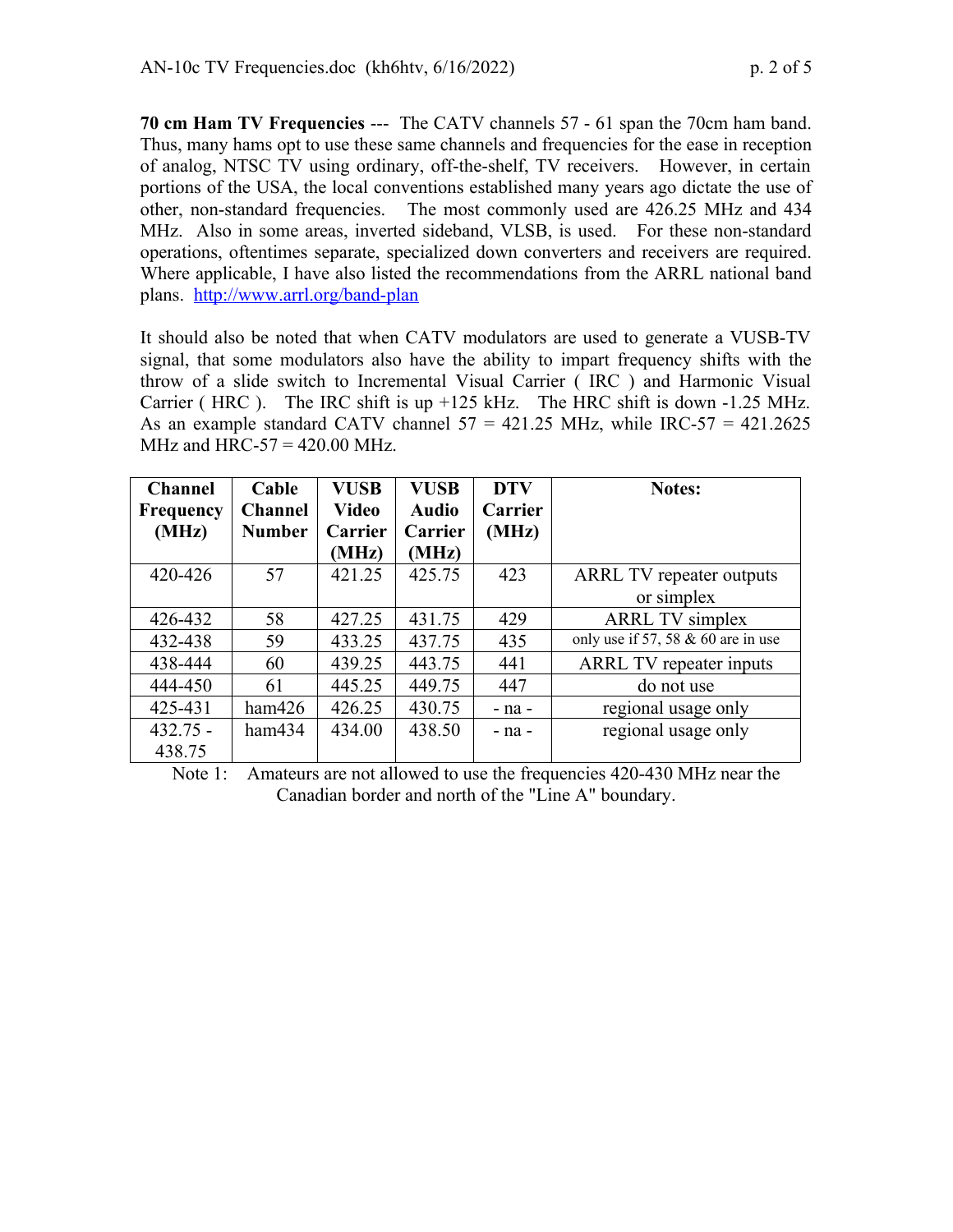**33 cm Ham TV Frequencies** ---- The 33cm band covers from 902 to 928 MHz and with 26 MHz has space for a maximum of four, 6 MHz TV channels. Three CATV channels land completely within the band. The ARRL recommends three TV channels on 33cm between 909 & 927 MHz. The 33cm band is more fragmented and doesn't have as much standardization among TV hams. It should be noted that the 33cm band is also an unlicensed ISM band and operations are subject to severe RFI from these other unlicensed ISM users and devices.

| <b>Channel</b> | <b>Channel</b> | <b>VUSB</b> | <b>VUSB</b>  | <b>DTV</b>     | <b>Notes:</b>              |
|----------------|----------------|-------------|--------------|----------------|----------------------------|
| Frequency      | <b>Number</b>  | Video       | <b>Audio</b> | <b>Carrier</b> |                            |
| (MHz)          |                | Carrier     | Carrier      | (MHz)          |                            |
|                |                | (MHz)       | (MHz)        |                |                            |
| 906-912        | 143            | 907.25      | 911.75       | 909            | <b>CATV-143</b>            |
| 912-918        | 144            | 913.25      | 917.75       | 915            | CATV-144 also used for FM- |
|                |                |             |              |                | TV with 915 MHz carrier    |
| 918-924        | 145            | 919.25      | 923.75       | 921            | $CATV-145$                 |
| 909-915        | $33 - 1$       | 910.25      | 914.75       | 912            | ARRL channel 33-1          |
| 915-921        | $33 - 2$       | 916.25      | 920.75       | 918            | ARRL channel 33-2          |
| 921-927        | $33 - 3$       | 922.25      | 926.75       | 924            | ARRL channel 33-3          |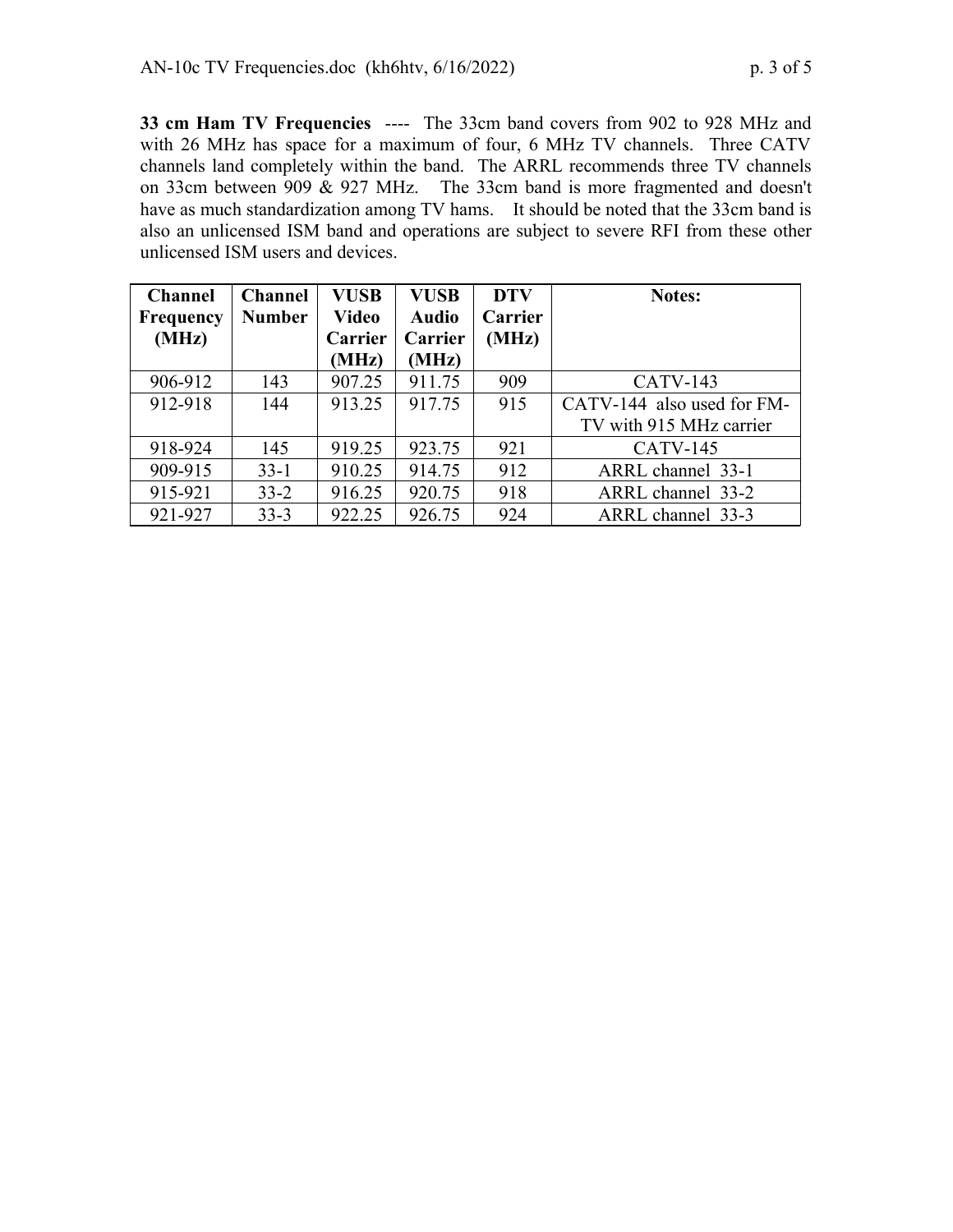**23 cm Ham TV Frequencies** ---- The 23cm band is the second most popular band for ATV after the 70cm band. The 23cm band covers from 1240 to 1300 MHz and with 60 MHz has space for a maximum of ten, 6 MHz TV channels. The CATV channel designators do not extend above 1 GHz. The IF frequencies of broadcast TV satellites do straddle the 23cm band and some hams are using satellite TV receivers for this band. Analog ham TV activity on 23cm is either 12+MHz wide, AM-TV or FM-TV, typically with 4 MHz deviation and 6 MHz sound sub-carrier(s). In the USA, most digital ATV uses DVB-T. In the 23cm band, 6 MHz bandwidth DVB-T is common using the standard analog channels. In Europe, most of the ham digital TV (DTV) activity is located on this band using DVB-S modulation and low cost, satellite "Free-to-Air" (FTA) receivers. The British Amateur TV Club (BATC) also provides DVB-S & S2 gear for this band. The most commonly used frequency for FM-TV and DTV is 1255 MHz. As with 33cm, the frequencies used on 23cm are splintered and sometimes don't follow the standard table below. It should be noted that the FAA has installed new, radars in the 23cm band which will limit amateur use of certain frequencies in the vicinity of these radars. This is particularly a problem in major metro areas.

| <b>Channel</b>   | <b>Channel</b> | <b>VUSB</b> | <b>VUSB</b>  | FM or          | <b>Notes:</b>        |
|------------------|----------------|-------------|--------------|----------------|----------------------|
| <b>Frequency</b> | <b>Number</b>  | Video       | <b>Audio</b> | <b>DTV</b>     |                      |
| (MHz)            |                | Carrier     | Carrier      | <b>Carrier</b> |                      |
|                  |                | (MHz)       | (MHz)        | (MHz)          |                      |
| 1240-1246        | $23 - 1$       | 1241.25     | 1245.75      | 1243           | <b>ARRL ATV #1</b>   |
| 1246-1252        | $23 - 2$       | 1247.25     | 1251.75      | 1249           |                      |
| 1252-1258        | $23 - 3$       | 1253.25     | 1257.75      | 1255           | ARRL ATV#2           |
| 1258-1264        | $23-4$         | 1259.25     | 1263.75      | 1261           |                      |
| 1264-1270        | $23 - 5$       | 1265.25     | 1269.75      | 1267           |                      |
| 1270-1276        | $23-6$         | 1271.25     | 1275.75      | 1273           |                      |
| 1276-1282        | $23 - 7$       | 1277.25     | 1281.75      | 1279           | <b>ARRL ATV#3</b>    |
| 1282-1288        | $23 - 8$       | 1283.25     | 1287.75      | 1285           |                      |
| 1288-1294        | $23-9$         | 1289.25     | 1293.75      | 1291           | ARRL experimental,   |
|                  |                |             |              |                | simplex ATV          |
| 1294-1300        | $23-10$        | 1295.25     | 1299.75      | 1297           |                      |
| 1240-1260        |                |             |              |                | ARRL, FM-TV          |
| 1260-1270        |                |             |              | 1265           | ARRL, wide-band,     |
|                  |                |             |              |                | experimental simplex |